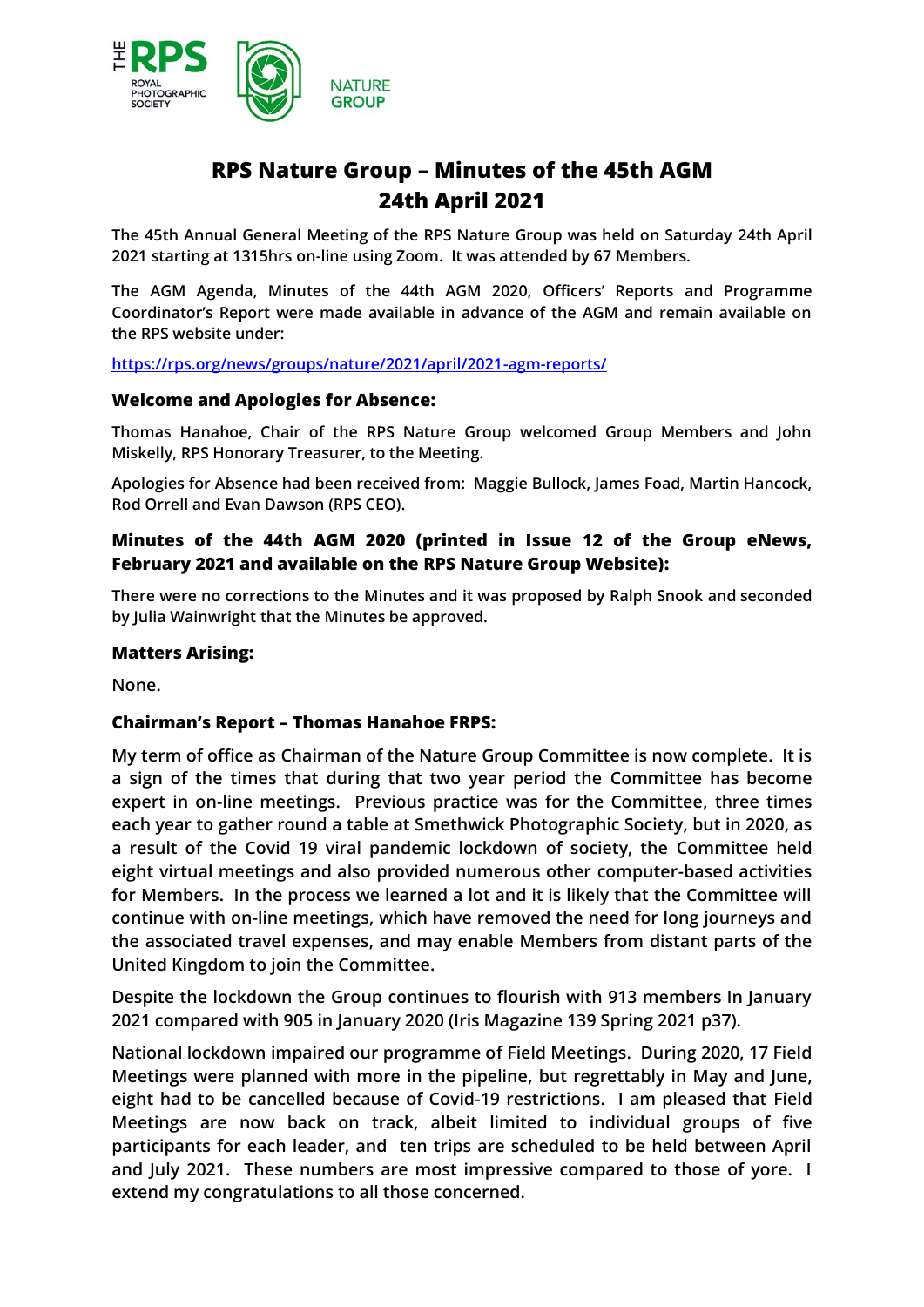**The Chairman's Day meeting at the end of October was also on-line with over 90 people taking part in the event, including Dr Alan Hodgson, the President of the Royal Photographic Society. I was honoured to be joined on the virtual stage by Dr Daniel Hayhow, Environmental Scientist at Earthwatch Europe, who presented a lecture on 'The State of Nature 2019' and by Dr Mike Daniels, Head of Land Management at the John Muir Trust, who spoke on 'Rewilding in Britain'. Following the Chairman's Day, the virtual Annual General Meeting of the Nature Group agreed the revised Regulations of the Nature Group, which were updated to reflect changes in practice and also agreed that the Annual Exhibition will in future include a new separate section to accommodate Nature Photographers aged 18 years or younger.**

**The Committee is comprised of volunteers who give their time and expertise freely, investing substantial amounts of time on behalf of the Nature Group and I thank each of them for their support during my term of office.**

# **Treasurer's Report – David O'Neill LRPS:**

**This is included at the end of these Minutes.**

# **Secretary's Report – Duncan Locke ARPS:**

**Last year's AGM, originally planned for the 4th April 2020 had to be postponed due to the Covid-19 restrictions. Later in the year, a short on-line AGM was held on the 31st October 2020 as part of the Chairman's Day; the Minutes of this Meeting were published in the Group eNews No. 12, February 2021.** 

**The Committee had already successfully trialled the use of video meetings using Zoom before the Covid-19 restrictions came into place. Between the 20th April 2020 and the 1st March 2021, we have had 11 well attended Committee Meetings on Zoom including two specifically to discuss the Update of the Group Regulations.** 

**Historically the Committee normally had two face-to-face all day meetings a year plus a third shorter meeting after the AGM. Moving to on-line meetings has resulted in greater flexibility as to when Meetings are held plus a big reduction in the mileage driven by Committee Members to attend them. The Group has made considerable financial savings in the cost of room hire and expenses and at the same time reduced the Group's carbon footprint.**

**Going forward, Committee Meetings will continue to be held on Zoom at about 6 to 8 weeks intervals unless there is an opportunity for the Committee to meet face-toface, such as following the AGM. Once Covid-19 restrictions are over, I expect that face-to-face AGMs will resume at Smethwick as it is central and provides an excellent venue for the print Exhibition.**

**There have been no changes to the Committee during the year. We did not have a full-time Treasurer and so David O'Neill continued to act as both Vice Chairman and Honorary Treasurer. Ralph Snook, in addition to being Exhibition Secretary, also acted as Webmaster for both the Group pages on the RPS website and for the Nature Group Galleries website, which he created in the middle of last year and provides an excellent platform for Members to show their images. It can be found on:**

**<https://www.nggalleries.net/>**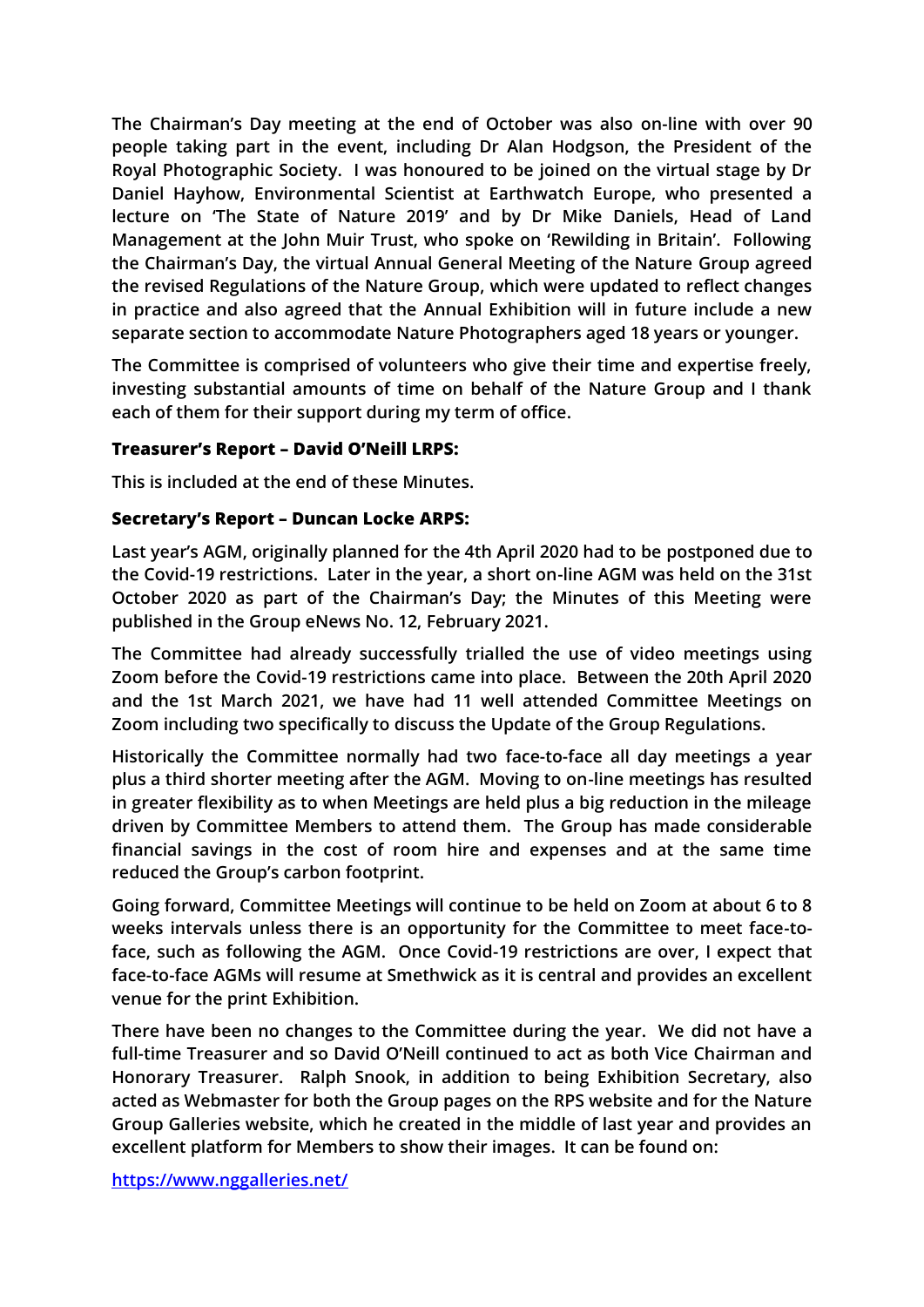**Ann Miles, as Programme Coordinator has kept the Events and News sections of our Group pages on the RPS website up-to-date.**

**I hope that Group Members are aware that we have a Facebook Group administered by Julia Wainwright, for you to share images and information about your nature photography. So please join the Group (you will need your RPS membership number), which can be found on:**

#### **<https://www.facebook.com/groups/188690442327099/>**

**In September 2020, the Committee put a considerable amount of work into updating the Regulations that govern the operation of the Group. The previous Regulations had not been updated since December 2006 and were in urgent need of updating to reflect the move to more on-line communication, staff changes at the RPS, increasing Group membership and to update financial procedures such as the declining use of cheques. The updated, October 2020 Regulations, were approved by Group Members at the AGM on the 31st October 2020.**

**Communication between the Committee and the Group Members is an issue. The Iris is our longest serving communication and the only item sent by post to ensure that it reaches all Members; we have no plans to change this. However, the bulk of the Group's day to day communication is by e-mail and website and it is important that those Members who do have e-mail addresses, but have not registered them with the RPS, do so if they want to receive up-to-date information on Group activities.**

**I act as Membership Secretary in that I monitor the number of Members in the Group and send a welcome letter and a copy of the latest issue of The Iris to each New Member. The membership of the Group as of the 1st March 2021 was 919. This compares with 905 Members on the 1st March 2020. Over that period 176 New Members joined the Group and 163 Members left. This represents a turnover of close to 20%, which I find surprisingly high.**

**As of the 1st March 2021, the Group had 860 Members in the UK, Eire, the Isle of Man and Channel Islands plus 59 overseas Members. The biggest overseas Group is in the USA (12 Members), but they are well spread out.**

**As I said at last year's AGM, I believe that the aim of the Group is to inspire and educate its Members into taking better images of the natural world and so we must organise events for Members to get together – Covid-19 restrictions permitting – and develop their nature photography. We now have an ever growing programme of Field Meetings, Workshops and Residential Weekends. Even with periods of lockdown in 2020, we managed to run nine Field Meetings.**

**Ann Miles is doing an excellent job of organising events, but we can always fit in more especially in those parts of the country were none are held at present. So please think about whether you could organise an event that would be of interest to Group Members and talk to Ann.**

**Finally, the 2022 Spring Meeting, AGM and opening of the Annual Exhibition will, I very much hope be at Smethwick Photographic Society, in April 2022 (date to be advised). In the mean time, stay safe and hopefully by the time the summer comes, we will be less restricted in our photographic opportunities.**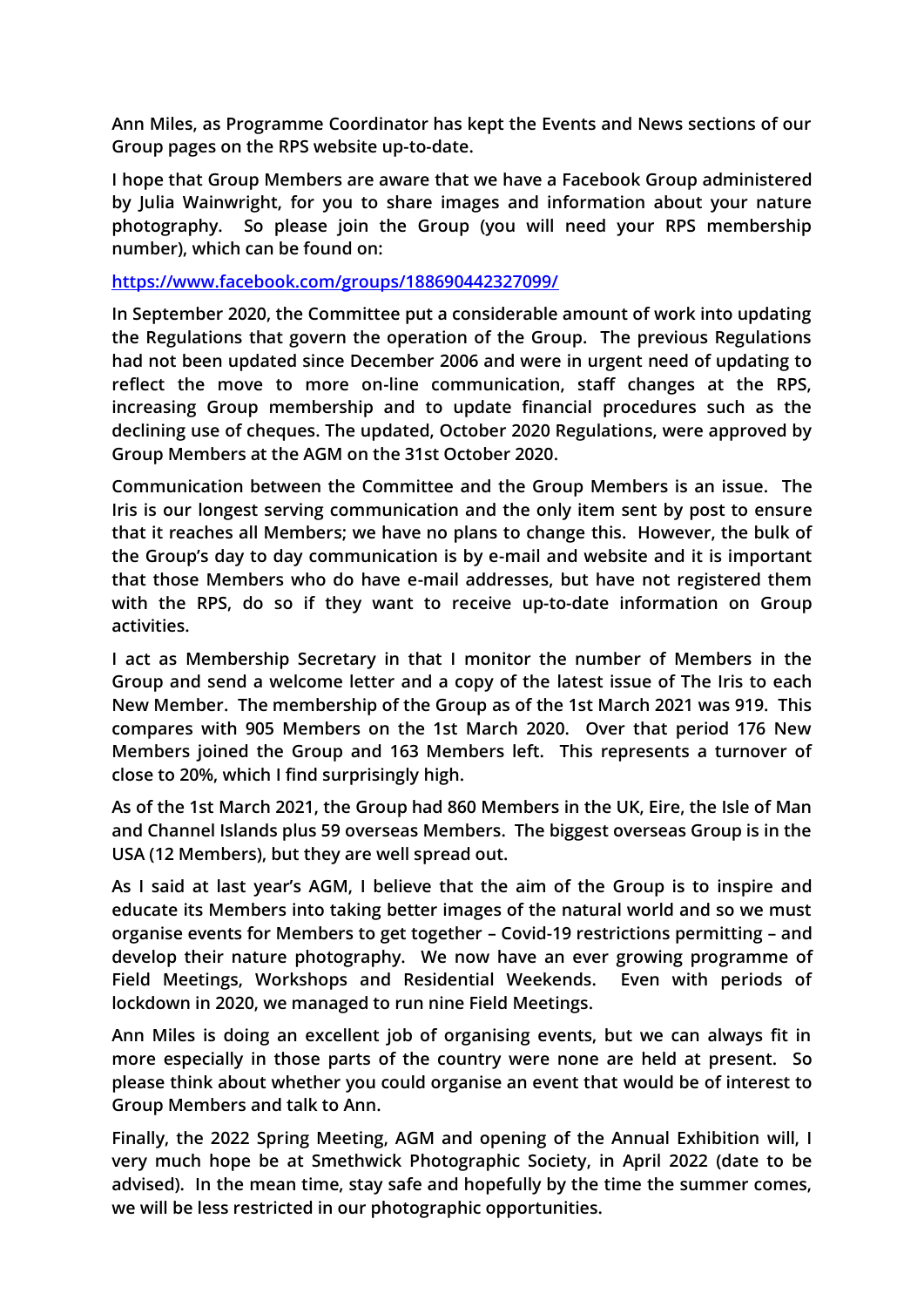# **Programme Coordinator's Report – Ann Miles FRPS:**

**Field Meetings and Workshops during the last 18 months have been very disrupted for obvious reasons but, whenever restrictions have allowed, Nature Group Members have taken part in the various Field Events.**

**During 2019, we ran 11 Field Meetings and 2 Macro Workshops.** 

**In 2020, we managed to run nine Field Meetings. Before lockdown they were to: Ham Wall, Somerset; Titchwell, Norfolk and Welney, Norfolk. After easing, successful trips were made to: Sharpenhoe Clappers, Buckinghamshire; Snettisham, Norfolk; Paxton Pits, Cambridgeshire; Monkwood, Worcestershire; Clowes Wood, Kent and Bradgate Park, Leicestershire. A further 10 events organised to Essex, Gloucestershire, Hampshire, Hertfordshire, Lancashire, London, Nottinghamshire, Pembrokeshire, Somerset and Warwickshire had to be cancelled. All events were well supported.**

**Like many groups, we decided to run Zoom meetings including both techniques talks and lectures. In 2020, Ian Wilson ran four very successful sessions on various processing skills. Mick Durham, Chair of the Natural History Photography RPS Distinctions panel ran a Zoom Distinction Advice session, which was followed by a full Natural History Advisory Day run from Bristol HQ. The Chairman's Day talks were varied and very enjoyable and the year rounded off with a lecture by Adrian Davies on Photographing the Unknown World.**

**2021 commenced with Zoom sessions from: Ian Wilson on File Preparation and Printing; Nick Upton on UK Wildlife Introductions and Conservation; Robert Canis on Passion Projects In Nature and the Landscape and Charles Erb took us Beneath UK Seas. In March, Alison Mees entertained us with a very informative talk on Cheetahs in her Living the African Dream and Qasim Syed showed us how to Focus Stack with a handheld camera. We have still to come: Dynamic Wildlife with Gordon and Cathy Illg and A Year in the Life of a Yorkshire Wildlife Photographer with Steve Race. Most of the lectures and demonstrations are available as Recordings from the Nature Group Page of the RPS Website.**

**As soon as lockdown eased at the end of March, we started to arrange Field Meetings (numbers will be limited and social distancing will be observed). There are 10 field meetings already advertised at the time of this report with more to come. These are to: Royston Heath, Hertfordshire for Pasque flowers; Paxton Pits, Cambridgeshire; Wicken Fen, Cambridgeshire; Lake Vyrnwy, Powys; Rutland Water Leicestershire; Prestbury Hill, Gloucestershire; Strumpshaw Fen, Norfolk; Martin Down, Hampshire; Snettisham, Norfolk and Titchwell, Norfolk.**

**I would like to thank all those who have volunteered to run or assist with either outings (Julia Andrew, Annette Beardsley, John Bebbington, Nick Bowman, Trevor Davenport, James Foad, Duncan Locke, Qasim Syed and Peter Ward) or Zoom sessions including Mick Durham, Ian Wilson, Qasim Syed and all our excellent Speakers.**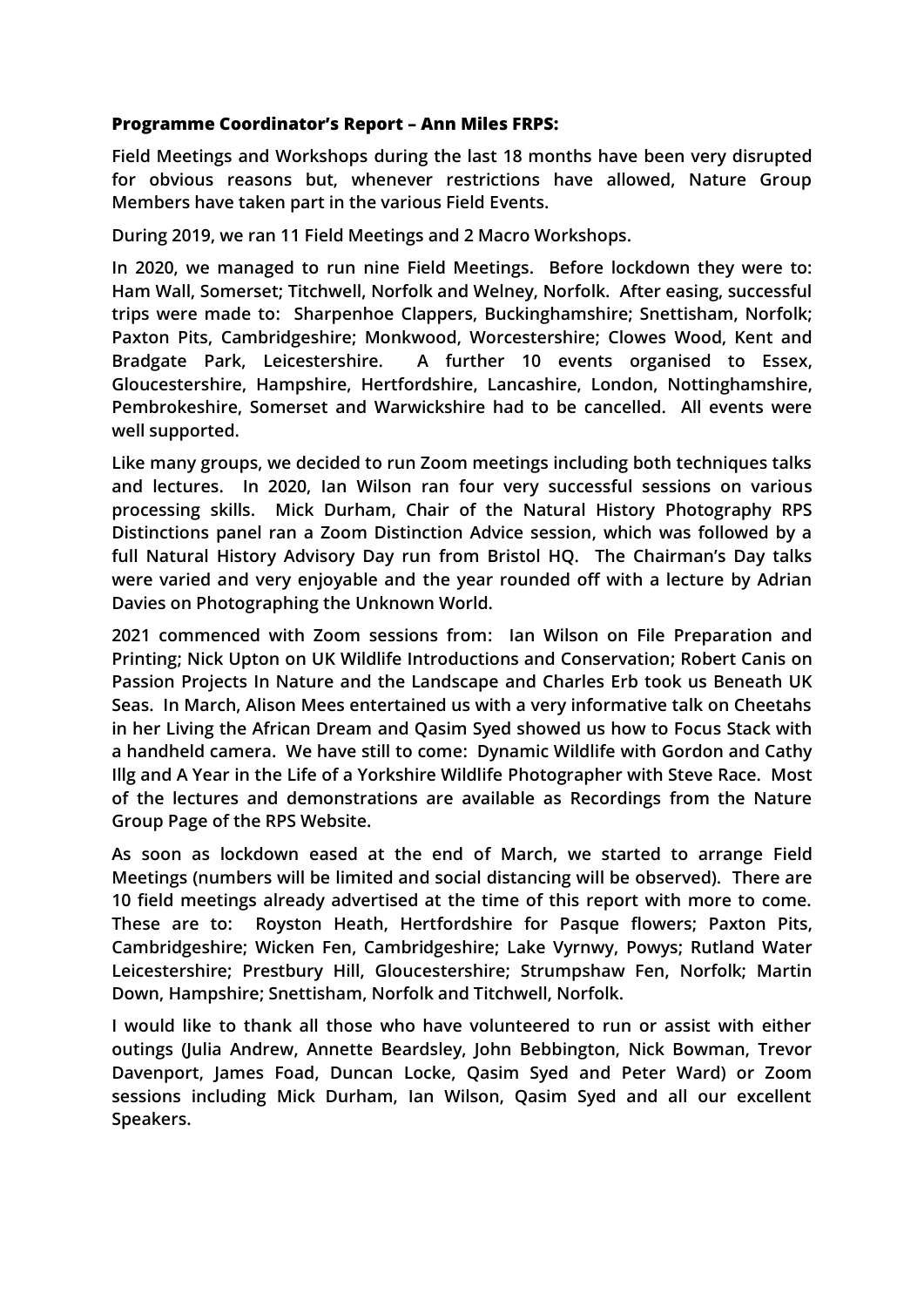**We are still looking for Volunteers to help organise events so we can spread the locations out over more of the country. I am always willing to come to your area and help with an initial event if required and we take care of all the advertising and booking procedures. You can restrict the numbers to whatever you are comfortable with.**

**We would also love to hear from Members about what they would like to see in the Nature Group's programme, for example another Macro Workshop, Focus Stacking Days, help with Video Techniques, etc.**

**Thomas Hanahoe thanked Ann Miles on behalf of the Nature Group and the Committee for all of the hard work that she had put into organising so many events despite the Covid-19 restrictions. He echoed Ann's comment that it would be good to see some Members in Scotland running events north of the border.**

#### **Committee for 2021 – 2023:**

**Duncan Locke said that there were no contested positions and the Committee for 2021 - 2023 will be as listed below. He pointed out that there was a vacancy for an Honorary Secretary as he was now Vice Chair as well as Acting Honorary Secretary.**

**He welcomed Peter Ward as Treasurer. Stan Saunders, who had been on the Committee for the last four years, had decided to stand down and he thanked Stan for all of his input during that time. Thomas Hanahoe echoed these words by welcoming Peter Ward and thanking Stan Saunders.** 

#### **Officers:**

| <b>Chair:</b>                     | David O'Neill LRPS       |
|-----------------------------------|--------------------------|
| <b>Acting Honorary Secretary:</b> | <b>Duncan Locke ARPS</b> |
| <b>Honorary Treasurer:</b>        | <b>Peter Ward</b>        |

#### **Committee Members:**

| <b>Vice Chair:</b>                  | <b>Duncan Locke ARPS</b>     |
|-------------------------------------|------------------------------|
| Immediate Past Chair:               | <b>Thomas Hanahoe FRPS</b>   |
| <b>Exhibition Secretary:</b>        | <b>Ralph Snook ARPS</b>      |
| <b>Group Magazine Editor:</b>       | <b>Gerald Griffin ARPS</b>   |
| <b>Group Newsletter Editor:</b>     | <b>Dawn Osborn FRPS</b>      |
| <b>Programme Coordinator:</b>       | <b>Ann Miles FRPS</b>        |
| <b>Residential Weekend Advisor:</b> | James Foad LRPS              |
| Webmaster:                          | <b>Ralph Snook ARPS</b>      |
| <b>Committee Members:</b>           | <b>Julia Andrew LRPS</b>     |
|                                     | <b>Julia Wainwright FRPS</b> |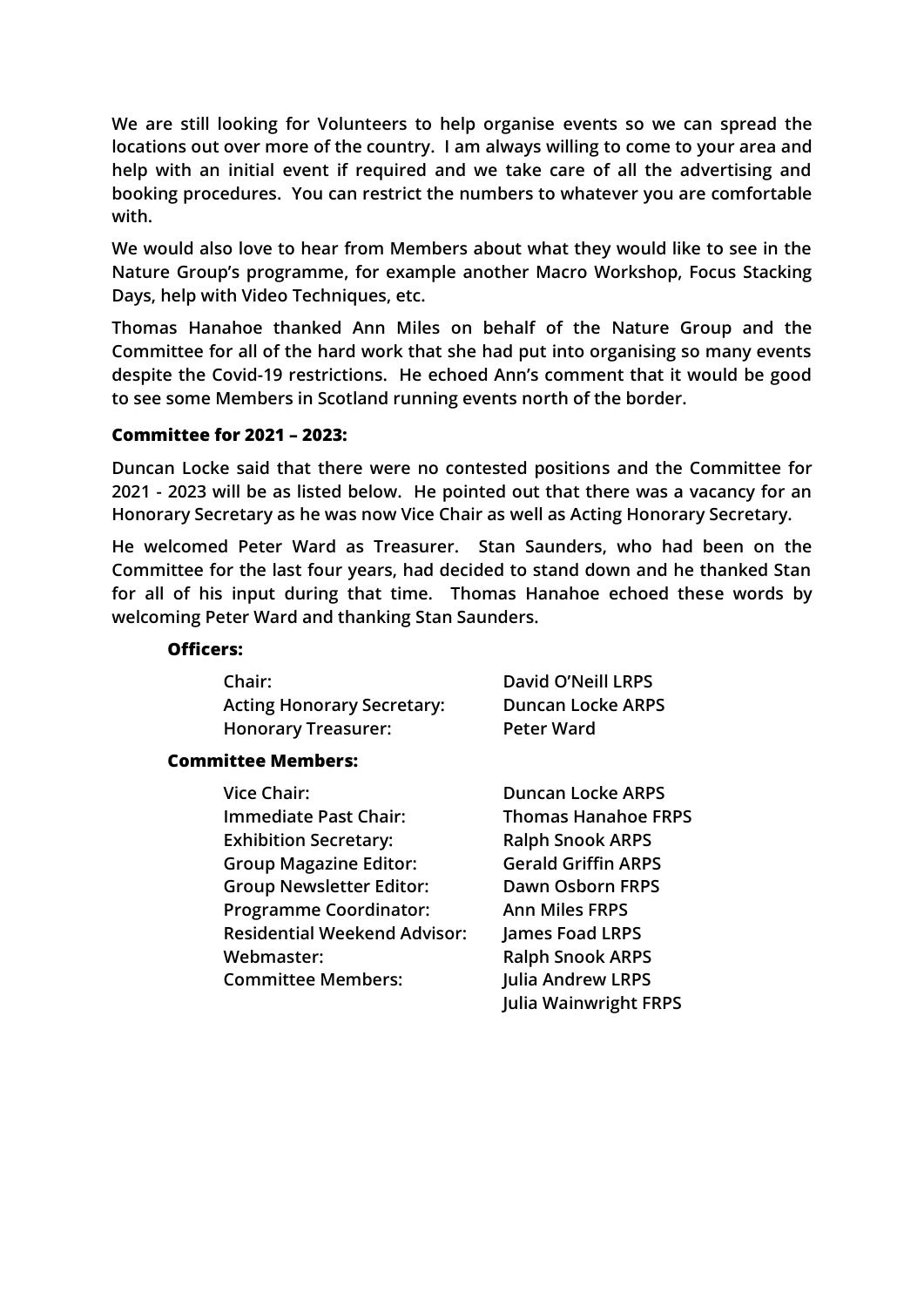# **Any Other Business:**

**John Curgenven asked about the relatively large number of Members who leave the Group each year and whether or not anything was being done to address this. Thomas Hanahoe said that the number of Group Members had reduced in recent years due to the RPS ceasing to offer first year free group membership. Duncan Locke said that he followed on from his predecessor as Secretary in that he used to e-mail each Member leaving a short questionnaire asking then why they had left. Only about 10% of these were returned and those that were generally did not have any issues with the Group. The most usual reasons given were: Members getting to an age when they felt they were not getting any benefit from membership and cost of membership not of the Group, but of the RPS. At present he has stopped sending out questionnaires.**

**In advance of the Meeting, John Curgenven had also asked about the option of not receiving a hard copy of The Iris by post, but instead reading it on-line on the RPS website. He was not asking for a reduction in his membership fee, but thought that any savings made if this option was generally available to Members could be used to benefit the Group as well as reduce the use of paper. It was noted that sending hard copies overseas was getting increasingly expensive and there was no guarantee that they would arrive. Thomas Hanahoe said that this was a question that the new Committee will consider.** 

# **Date and Venue of the 46th RPS Nature Group AGM 2022:**

**The 46th Annual General Meeting of the RPS Nature Group will be held on Saturday 9th April 2022 (date to be confirmed) at either Smethwick Photographic Society, The Old Schoolhouse, Oldbury, B69 2AS or on-line on Zoom dependent upon any remaining Covid-19 restrictions in force at the time. In response to a question from Coin Smith, asking if it would be possible to live stream the AGM from Smethwick for the benefit of Members who were unable to attend in person, both Thomas Hanahoe and Duncan Locke said that this would definitely be considered.**